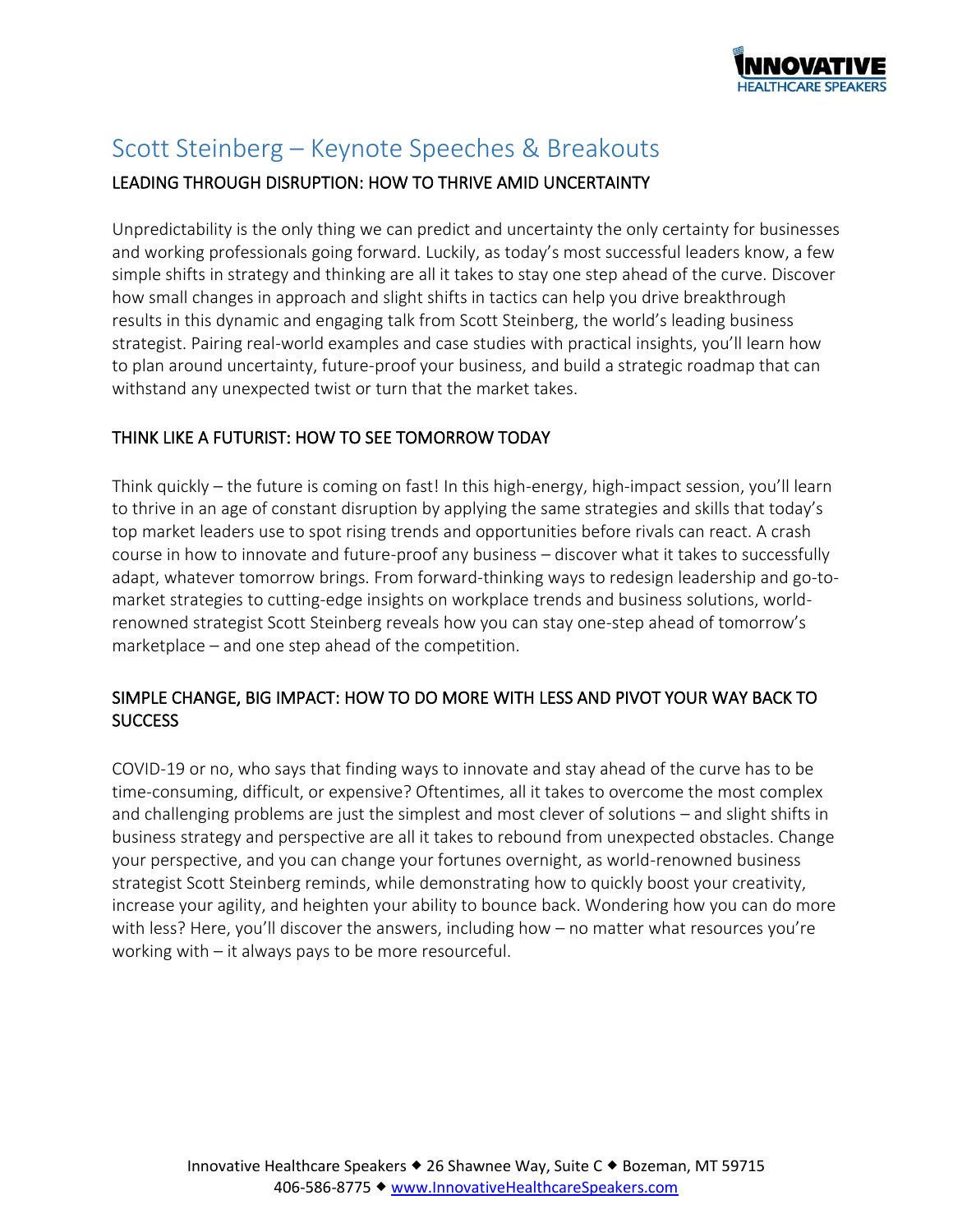

# CUSTOMER EXPERIENCE IS EVERYTHING: DESIGNING PRODUCTS, SERVICES AND SOLUTIONS THAT CONNECT

Customer experience hasn't quickly just become the ultimate source of competitive advantage today – in tomorrow's hyper-competitive business world, it will be everything. Happily, you don't have to be a genius to build better business solutions or brands – just more clever and ingenious instead. A masterclass in practical innovation brought to you by one of the worlds's leading business strategists, this fun, and fast-paced presentation explains how simple shifts in strategy and setup can produce BIG impacts, and how to create legions of raving fans in no time flat. From great ideas to even greater execution, discover what it takes to make a splash in tomorrow's market – and how you and your business can position yourself to ride the future's next big wave.

# LEADING WITH INNOVATION: HOW TO FUTURE-PROOF YOURSELF, FEARLESSLY INNOVATE, AND SUCCEED DESPITE DISRUPTION

Even the most successful organizations must continually reinvent their products, services and solutions to remain market leaders in an age of growing change, connectivity and globalization. In this eye-opening presentation, audiences will learn how to thrive in the new operating reality, create competitive advantage, and successfully leverage new leadership strategies to adapt to changing times. From more powerful ways to unleash innovation to solutions for better capitalizing on cutting-edge advancements, discover how you and your organization can flourish in tomorrow's world – and effectively apply its most crucial success strategies and skills in context.

## CHANGE MANAGEMENT: CREATING A CULTURE OF INNOVATION

In today's working world, competitive landscapes and best practices shift faster than ever – as do market and workforce trends. But no matter how much disruption you're dealing with, you can empower both individuals and teams to more effectively embrace paradigm shifts, improve organizational learning, and boost productivity with these proven new approaches to leadership, technology and time management. Bestselling business author and consultant Scott Steinberg explains how the market's most innovative firms are embracing change management, and best practices and leadership pillars you can implement to breed a culture in which innovation thrives.